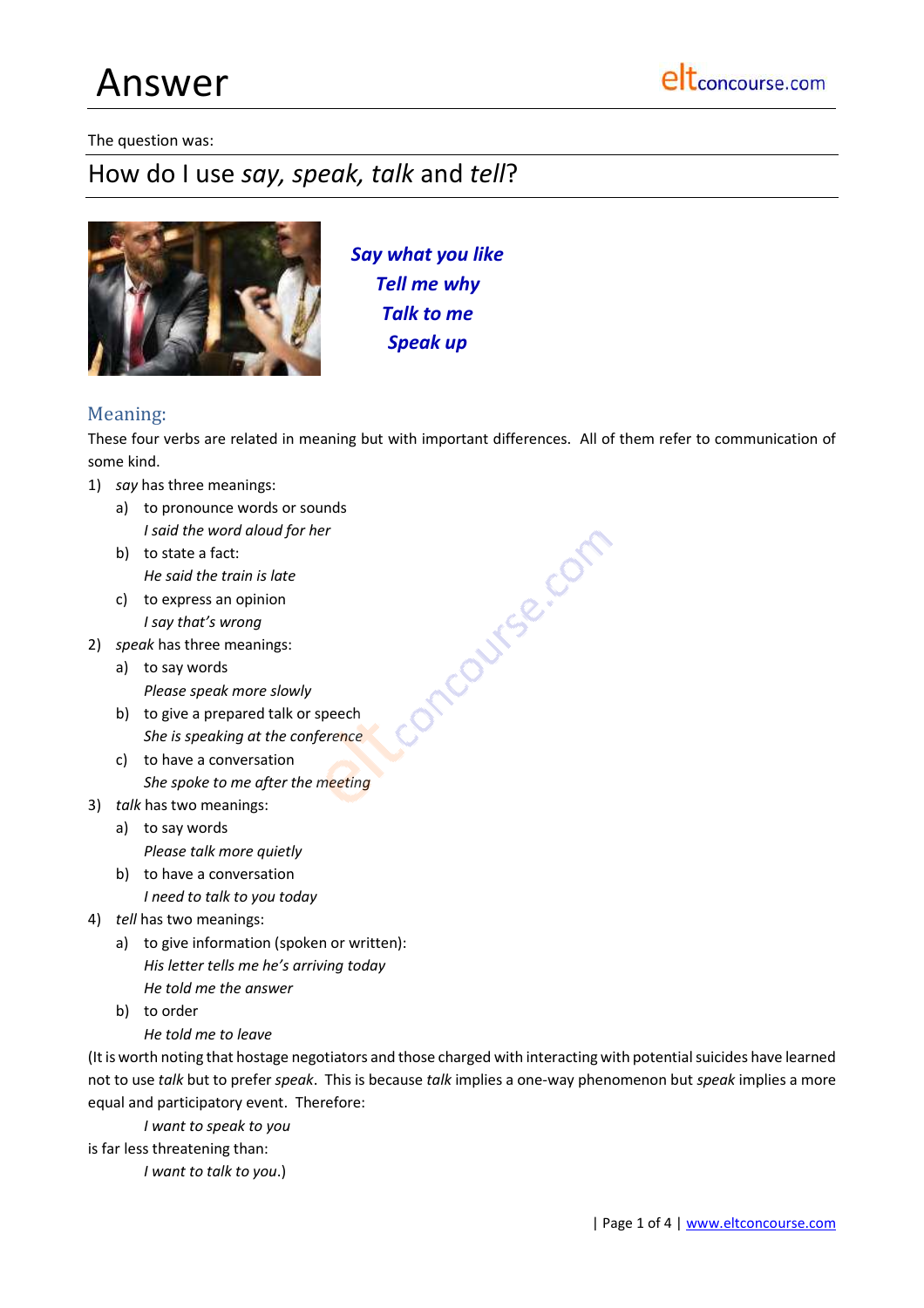# Form:

Because translation is difficult with these words, they cause a good deal of difficulty for learners. We need to look at the grammar of the words and how they are used.

**say**

is always a transitive verb but the objects it takes are slightly anomalous:

- we allow direct speech to be the object: *He said, "Good morning"*
- we allow the description of a communicative function to be the object *He said good morning He said that's different*
- we allow a verb phrase to be nominalised as the object: *He said that he was leaving today*
- we allow an inanimate noun phrase as the object if it refers to something one can say: *He said his prayers He said it aloud*
- we do **not** allow an inanimate object if the verb means *read aloud*: *\*He said the poem*
- we do **not** allow the verb to take an animate object: *\*He said Mary*
	- *\*He said her*
- we do **not** allow an intransitive use (**unless** the object is clearly omitted because it is understood):
	- *\*She said*
	- *\*I have said*
	- *\*Who is saying?*

## **speak**

is a verb which can be transitive or intransitive but, again, the objects it takes are anomalous:

- we allow an inanimate noun phrase as the object only if it refers to words or language: *He spoke the words*
	- *He spoke German*
	- *I don't speak the language*
- we allow the verb to operate intransitively:
	- *She spoke loudly to me*
	- *I have spoken*
	- *Will you speak at the meeting?*
- we do not allow an inanimate object if the verb means *read aloud*: *\*He spoke the poem*
- we do not allow direct speech to be the object: *\*He spoke, "Good morning"*
- we do **not** allow a verb phrase to be nominalised as the object: *He spoke that he was leaving today*
- we do **not** allow the verb to take an animate object: *\*He spoke Mary \*He spoke her*
- and must use a prepositional phrase with *to*: *He spoke to Mary He spoke to her*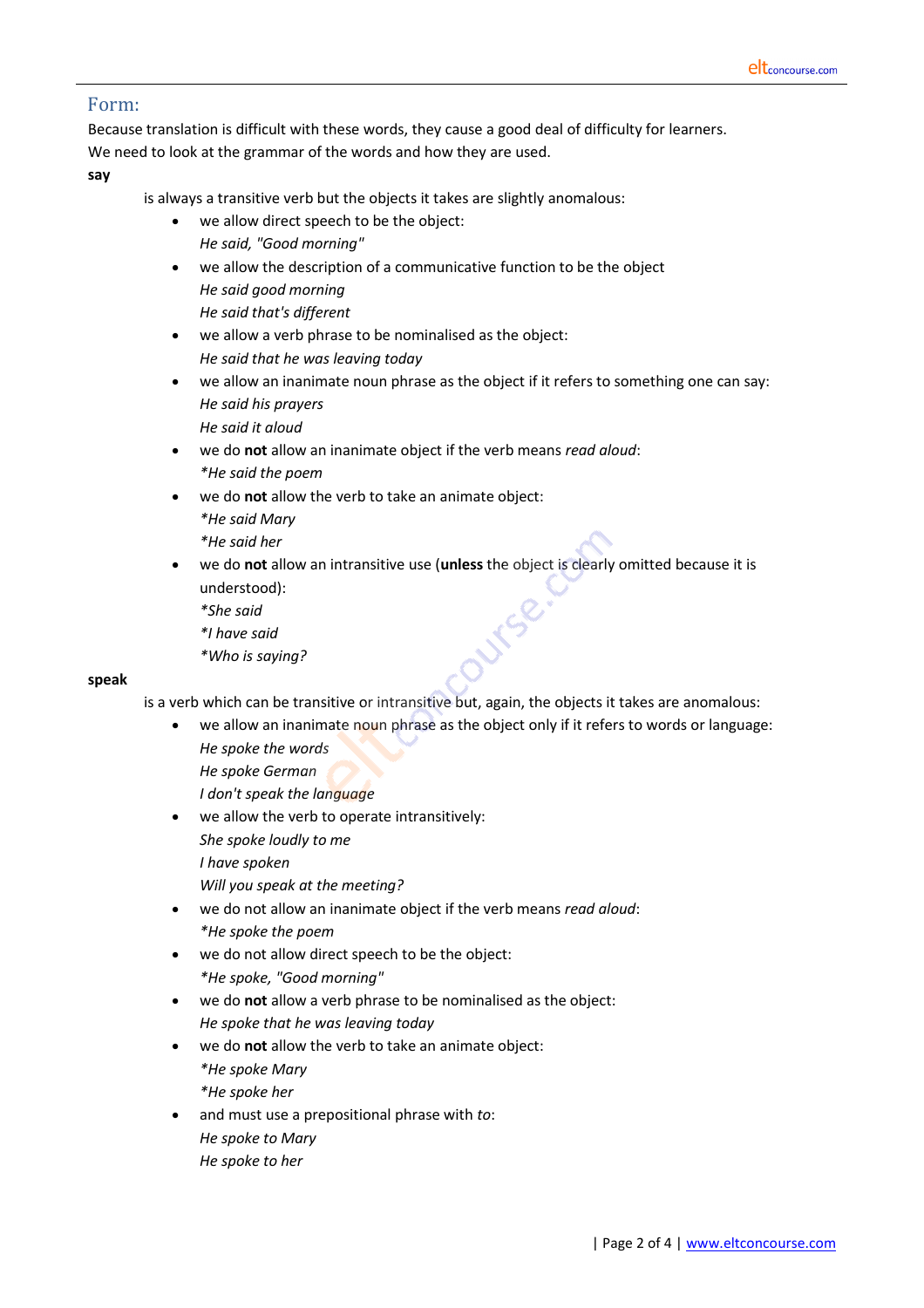#### **talk**

is always intransitive

- we allow only intransitive uses: *She talked persuasively They talked for hours Will you talk at the conference?*
- we must use a prepositional phrase to introduce any reference to what the talking was about or to
	- *He talked to Mary They talked about the programme They talked in German*
- we allow only a language to appear to be the object of the verb but then it acts as an adverbial rather than the direct object:

*They talked French together* (meaning *in French*)

- we do **not** allow true transitive use:
	- *\*They talked me*
	- *\*They talked the book*
	- *\*She talked the meeting*
	- *\*She talked the poem*
- we do not allow a verb phrase to be a nominalised object: *\*He talked that he was happy \*She is talking that she will leave soon*

## **tell**

is always transitive and sometimes ditransitive (see below for more)

- we allow an inanimate noun-phrase object: *He told a story He told a lie*
- we allow ditransitive use with an animate indirect object and a noun-phrase direct object: *He told the children a story She told me the truth*
- we allow ditransitive use with an animate indirect object and a nominalised verb-phrase direct object, usually as reported speech: *He told her that he was going home She told me where she got the book*
- we allow a single direct animate object **only if** the indirect object (a noun phrase or nominalised verb phrase) is understood: *She told the police (about something)*

*They told us (about something)*

- we only allow the *to-*infinitive as a nominalised object in the sense of *order*: *They told me to go home*
- we allow direct speech to be the object: *He told me, "That's the train you want."*
- we do **not** allow a nominalised verb-phrase object without an indirect object: *\*She told that she was leaving*
	- *\*They told to go away*
	- *\*They told how to do it*
- we do **not** allow an intransitive use (**even if** the object is clearly omitted because it is understood):
	- *\*She told*